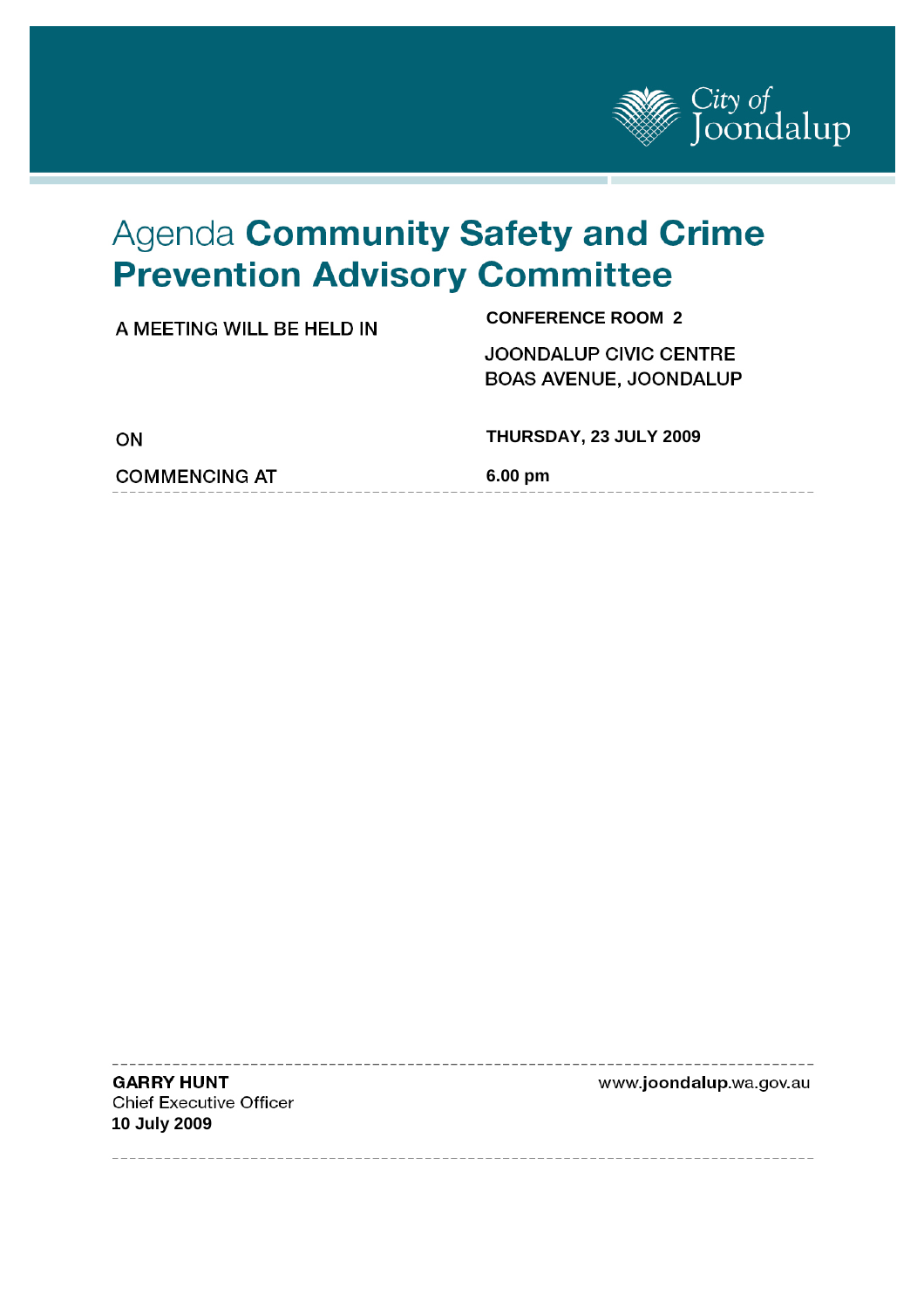### **TABLE OF CONTENTS**

| <b>Item No</b> | <b>Title</b>                                                                            | Page No |
|----------------|-----------------------------------------------------------------------------------------|---------|
|                | Declaration of Opening                                                                  | 4       |
|                | Apologies/Leave of Absence                                                              | 4       |
|                | <b>Confirmation of Minutes</b>                                                          | 4       |
|                | Announcements by the Presiding Person without discussion                                | 4       |
|                | Declarations of Interest                                                                | 4       |
|                | Identification of matters for which the meeting may sit behind<br>closed doors          | 4       |
|                | Petitions and deputations                                                               | 4       |
|                | Reports                                                                                 | 4       |
| Item 1         | Information Pack and Presentation on Community Safety and<br>Crime Prevention - [78623] | 5       |
|                | Motions for which previous notice has been given                                        | 8       |
|                | Requests for Reports for Future Consideration                                           | 8       |
|                | Closure                                                                                 | 8       |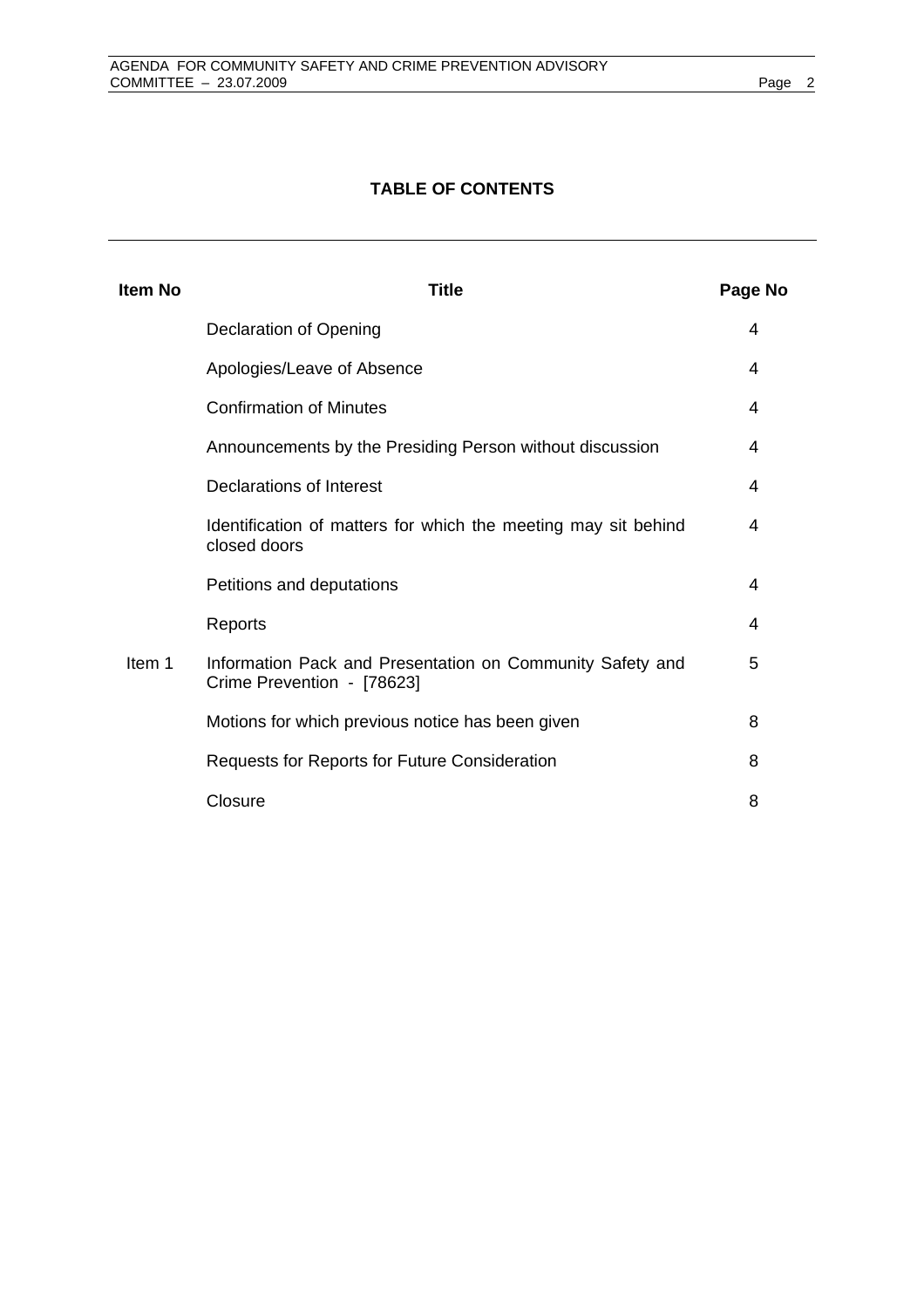# **CITY OF JOONDALUP**

Notice is hereby given that a meeting of the **COMMUNITY SAFETY AND CRIME PREVENTION ADVISORY COMMITTEE** will be held in Conference Room 2, Joondalup Civic Centre, Boas Avenue, Joondalup on **TUESDAY, 23 JULY 2009** commencing at **6.00 pm** 

GARRY HUNT **Chief Executive Officer Joseph According to the Chief Executive Officer Joondalup** 10 July 2009 Western Australia

# **AGENDA**

#### **Committee Members (12)**

*Cr Russ Fishwick Presiding Person Cr Geoff Amphlett Deputy Presiding Person Mayor Troy Pickard Cr Tom McLean Ms Christine Hamilton Prime Community Representative Mr Clive Elliot Community Representative Ms Denise Farquhar Community Representative Ms Diana Squires Community Representative Mr Ian Counsell Community Representative Mr Joe Kelly Community Representative Mr Mervyn Rea Community Representative* 

*Mr Wesley Buzza Community Representative* 

#### *Quorum for meetings (6):*

*The quorum for a meeting is to be at least 50% of the number of offices (whether vacant or not) of member of the committee.* 

#### *Simple Majority:*

*A simple majority vote is to be more than 50% of those members present at the meeting.* 

#### *Absolute majority (7):*

*An absolute majority vote is to be more than 50% of the number of offices (whether vacant or not) of the committee.* 

#### *Casting vote:*

In the event that the vote on a motion is tied, the presiding person must cast a second vote.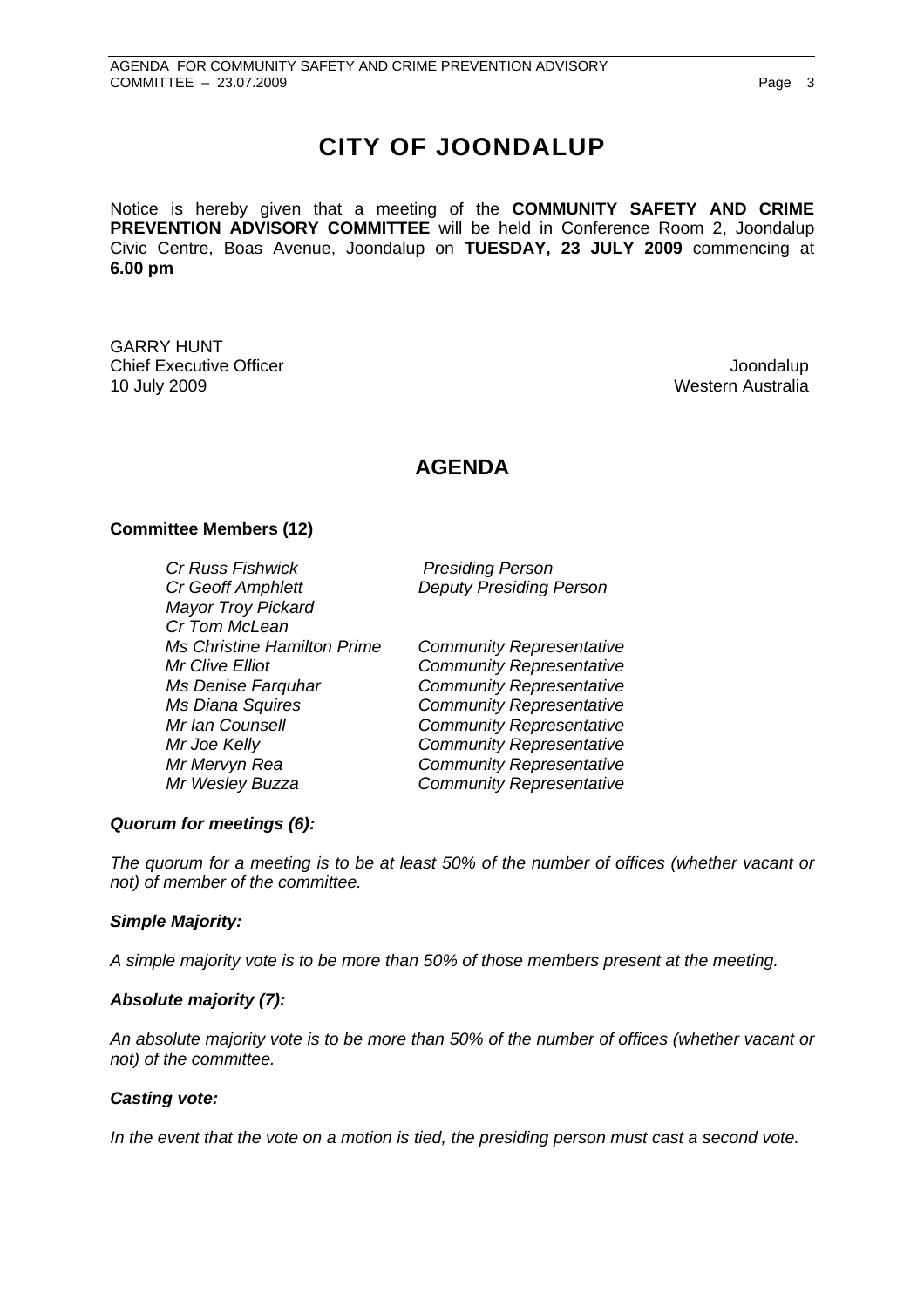#### *Terms of Reference*

 $To^{\ldots}$ 

- *provide advice to the Council on community safety and crime prevention issues;*
- *assist the Council in developing a strategic approach to ensure the safety and well being of the wider community of the City of Joondalup.*

#### **DECLARATION OF OPENING**

#### **APOLOGIES/LEAVE OF ABSENCE**

#### **CONFIRMATION OF MINUTES**

MINUTES OF THE COMMUNITY SAFETY AND CRIME PREVENTION ADVISORY COMMITTEE HELD 2 JUNE 2009

#### **RECOMMENDATION**

**That the minutes of the meeting of the Community Safety and Crime Prevention Advisory Committee held on 2 June 2009 be confirmed as a true and correct record.** 

**ANNOUNCEMENTS BY THE PRESIDING PERSON WITHOUT DISCUSSION** 

**DECLARATIONS OF INTEREST** 

**IDENTIFICATION OF MATTERS FOR WHICH THE MEETING MAY SIT BEHIND CLOSED DOORS** 

**PETITIONS AND DEPUTATIONS** 

**REPORTS**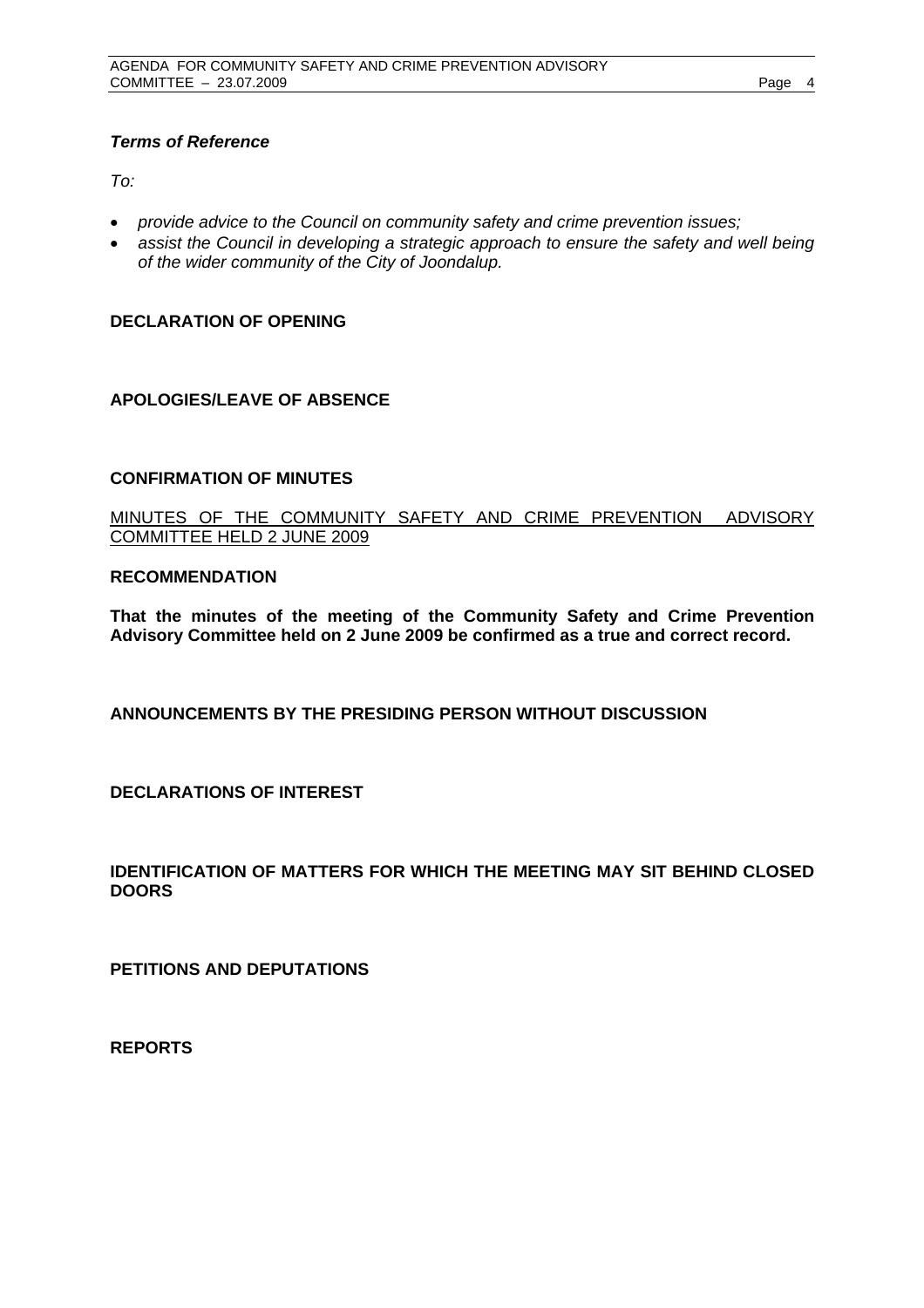## **ITEM 1 INFORMATION PACK AND PRESENTATION ON COMMUNITY SAFETY AND CRIME PREVENTION**

**WARD:** All

**RESPONSIBLE** Mr Mike Tidy **DIRECTOR:** Corporate Services

**FILE NUMBER:** 78623

**ATTACHMENTS:** Not applicable.

#### **PURPOSE**

To provide an information pack and presentation of relevant management plans, policies, programmes and other relevant documents relating to the purpose of the Committee.

#### **EXECUTIVE SUMMARY**

The information pack has been forwarded to Committee Members under separate cover and a presentation will be made at the meeting. There are no decisions that are required in relation to either the pack or presentation.

*It is recommended that the Community Safety and Crime Prevention Advisory Committee NOTES:* 

- *1 the Information Park provided to Committee members;*
- *2 the presentation of 23 July 2009 in relation to Community Safety and Crime Prevention within the City of Joondalup.*

#### **BACKGROUND**

At its meeting held on 2 June 2009, the Community Safety & Crime Prevention Committee requested an information pack of relevant management plans, policies, programmes and other, relevant documents relating to the purpose of the Committee.

#### **DETAILS**

The information pack that has been issued gives a good background on the issues that the City is involved in regard to community safety and crime prevention. In addition to the pack, a brief presentation will also be made at the meeting to further elaborate on some of these issues.

The presentation will also cover the current progress of the Community Safety and Crime Prevention Plan which has been drafted and is proposed to be presented to Council on 21 July 2009 to seek approval to release the plan for public comment.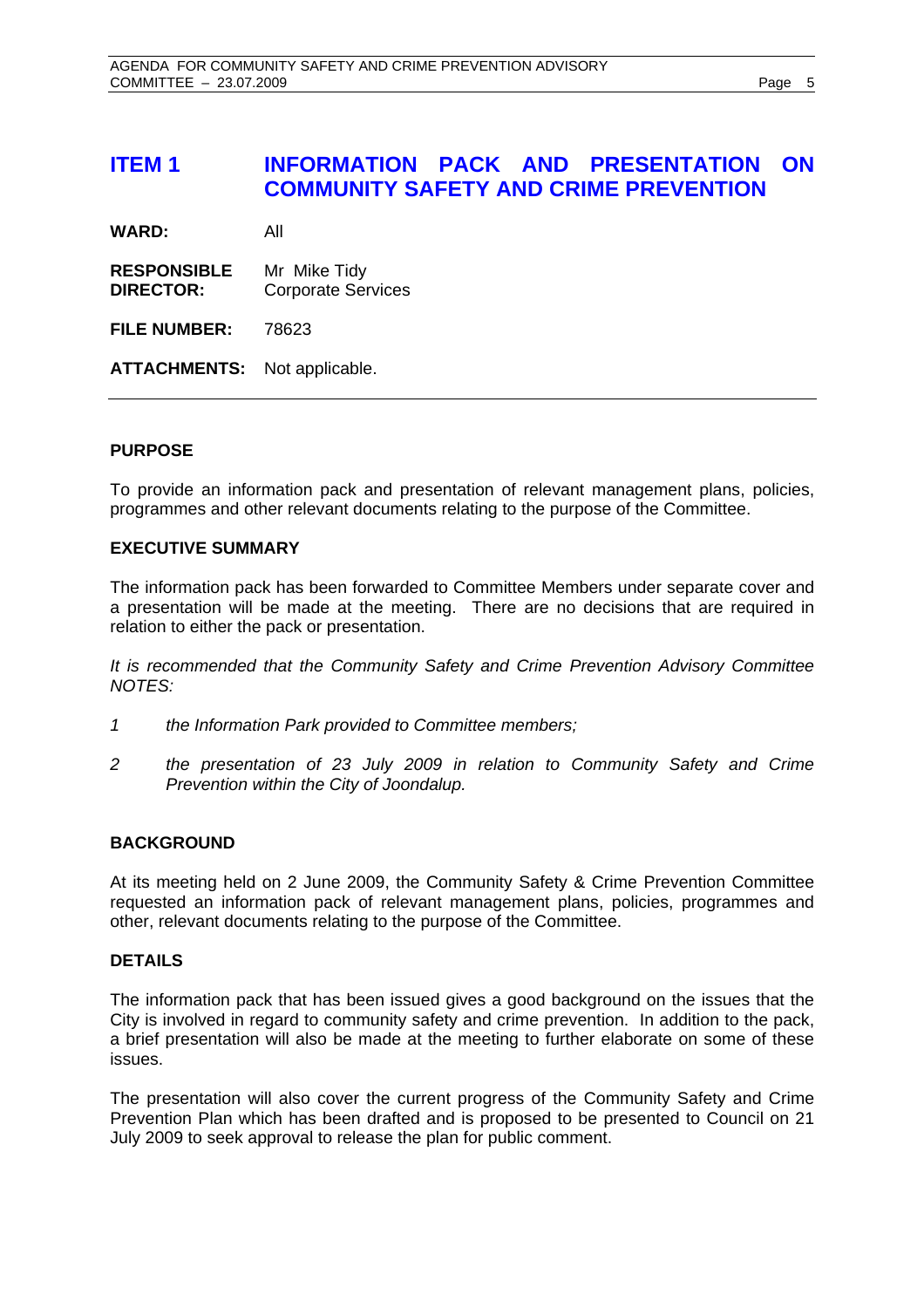#### **Issues and options considered:**

There are no specific requirements for any issues or options to be considered. The information pack and the presentation cover matters that are either ongoing operational matters or are already in progress such as the development of the Community Safety and Crime Prevention Plan.

#### **Legislation/Strategic Plan/Policy Implications**

**Legislation** The Committee is established in accordance with the Local Government Act 1995.

#### **Strategic Plan**

- Key Focus Area: Community Wellbeing.
- Objective: 5.4 To work collaboratively with stakeholders to increase community safety and respond to emergencies effectively.
- **Policy** Not Applicable.

#### **Risk Management considerations:**

Not Applicable.

#### **Financial/Budget Implications:**

Not Applicable.

#### **Regional Significance:**

Not Applicable.

#### **Sustainability Implications:**

Not Applicable.

#### **Consultation:**

Not Applicable.

#### **COMMENT**

Officers are happy to discuss further or answer questions on any matter that arises out of the information pack or presentation.

#### **VOTING REQUIREMENTS**

Simple Majority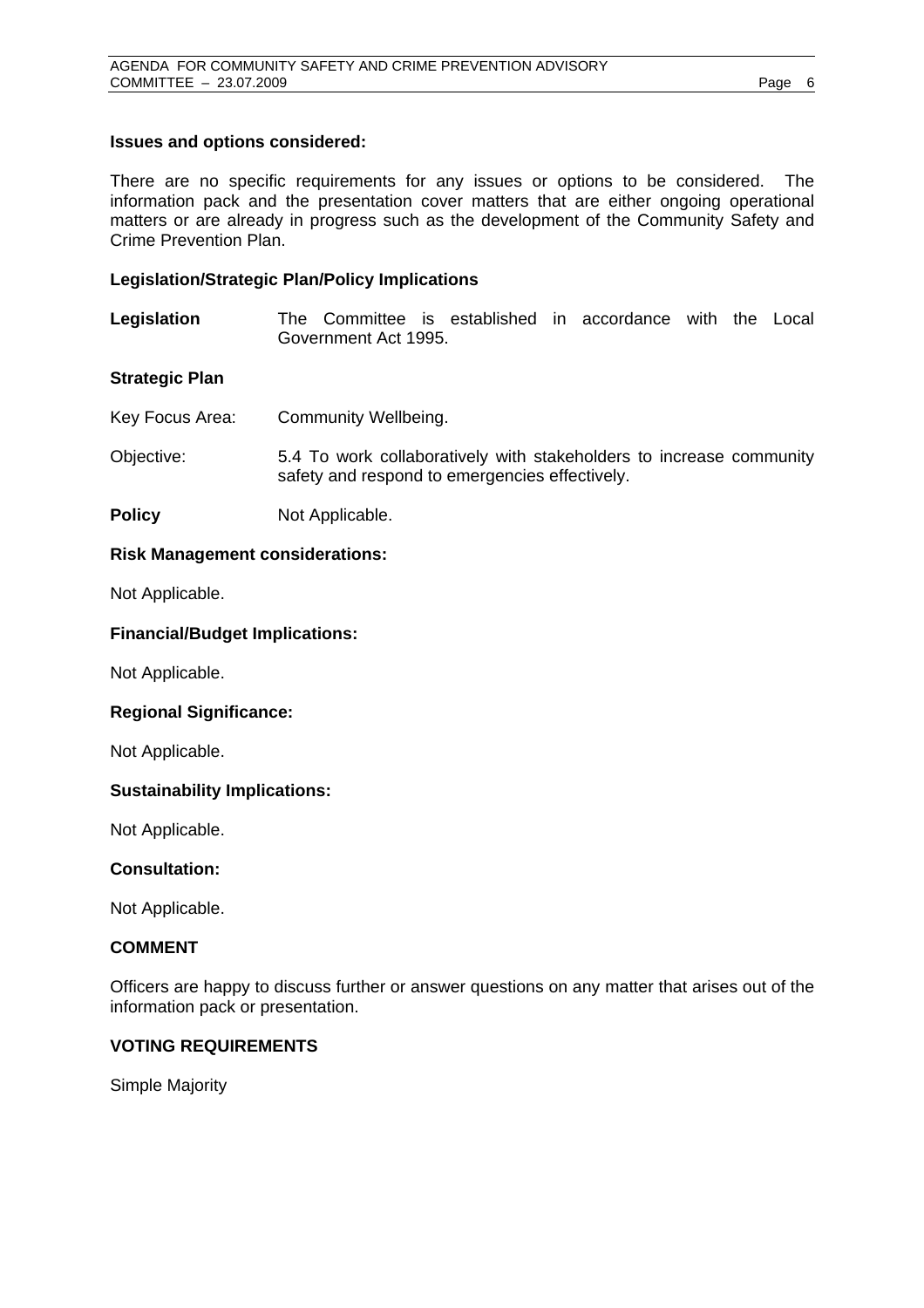#### **RECOMMENDATION**

**That the Community Safety and Crime Prevention Advisory Committee NOTES:** 

- **1 the Information Park provided to Committee members;**
- **2 the presentation of 23 July 2009 in relation to Community Safety and Crime Prevention within the City of Joondalup.**